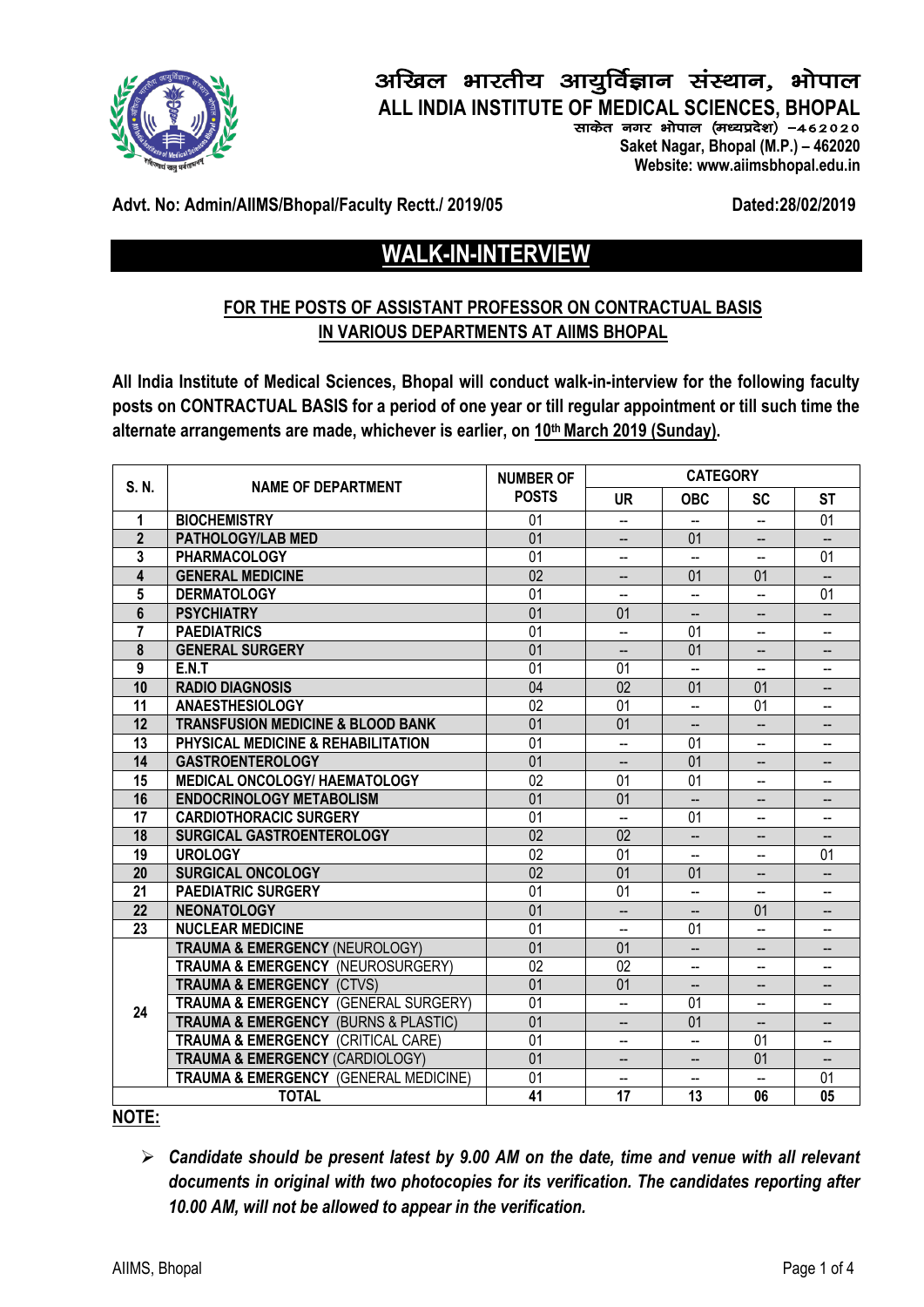- Ø *The schedule is tentative and subject to change at any stage depending upon the availability of Selection Panel.*
- Ø *The Director, AIIMS Bhopal reserves the right to reschedule the above date, time and venue at any stage of walk-in-interview.*
- **2. (A) Eligibility Conditions:**

## **NAME OF THE POST: ASSISTANT PROFESSOR ELIGIBILITY CONDITIONS**

#### **Essential for medical candidates (for General Discipline )**

- **1.** A medical qualification included in the I or II schedule or part II of the third schedule to the Indian medical council Act of 1956 (Persons possessing qualifications included in part II of third schedule should also fulfil the condition specified in section 13(3) of the Act.)
- **2.** A postgraduate qualification e.g. MD/MS or a recognized qualification equivalent thereto in the respective discipline/subject.

## **Experience:**

Three years teaching and/or research experience in experience in a recognized institution in the subject of speciality after obtaining the qualifying degree of M.D. /M.S. Or a qualification recognized equivalent thereto.

#### **Essential for Super Speciality disciplines:-**

- **1.** A medical qualification included in the I or II schedule or part II of the third schedule to the Indian medical council Act of 1956 (Persons possessing qualifications included in part II of third schedule should also fulfil the condition specified in section 13(3) of the Act.)
- **2.** D.M. in the respective discipline/subject for medical super specialities and M.Ch. in the respective discipline/subject for surgical super specialities (2 years or 3 years or 5 years recognized course) Or a qualification recognized equivalent thereto.

#### **Experience:**

One years teaching and/or research experience in a recognized institution in the subject of speciality after obtaining the qualifying degree of D.M./M.Ch. (2 years or 5 years recognized course after MBBS) or qualification recognized degree in D.M./M.Ch or qualification recognized equivalent thereto.

## **ESSENTIAL FOR NON-MEDICAL CANDIDATES**

- 1. Post graduate qualification e.g. Master degree in the discipline/ allied subject
- 2. A doctorate degree of recognized university

#### **Experience:**

Three years teaching and/or research experience in the discipline/subject concerned after obtaining the doctorate degree.

#### **3. Important Notes:**

- a) The above vacancies are provisional and subject to variation. The Director, AIIMS Bhopal reserves the right to vary the vacancies including reserved vacancies as per the Govt. of India rules/circulars and requirements. The reservation is as per the roster provided by the Ministry of Health & Family Welfare, Government of India.
- b) Experience and all other prescribed qualifications will be counted **as on date of Walk-in-interview i.e.10-03-2019 (Sunday).**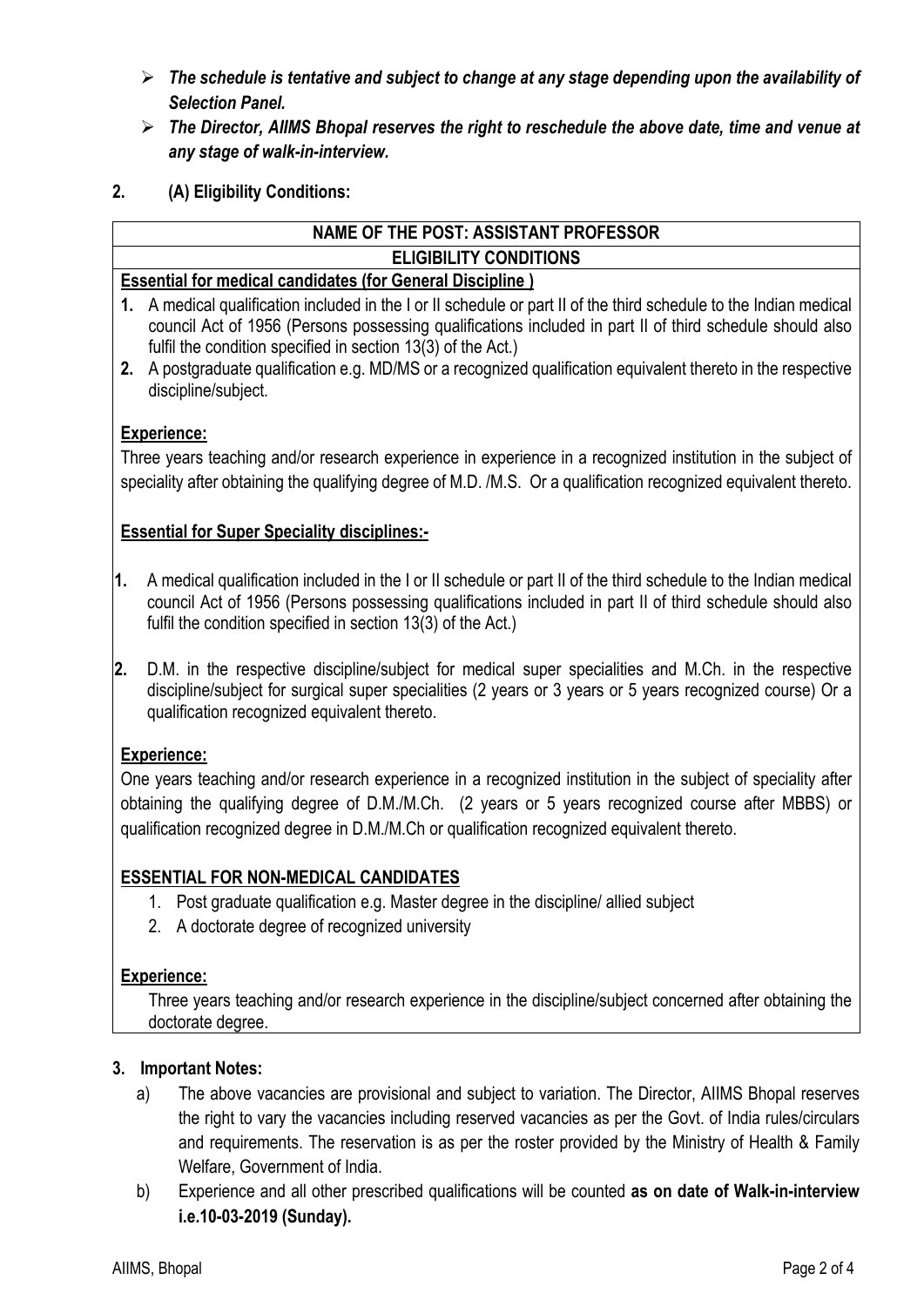- c) The period of experience shall be counted after obtaining the prescribed qualification.
- d) The employment will be purely on contractual basis and under no circumstances are linked to regular appointments and cannot be regularized at any stage.
- e) The emoluments will be consolidated in nature as determined by the competent authority.
- f) The appointment can be terminated by the competent authority any time before one year also, without assigning any reason thereof.
- g) Director, AIIMS Bhopal reserve the rights to cancel the advertisement at any point of time without prior notice or fill up less number of posts as advertised depending upon the institutional requirements.

## **4. Application Process:**

• Interested Indian Nationals/ persons registered as Overseas Citizen of India (OCI) cardholder under Section 7A of the Citizenship Act, 1955 and fulfilling all the eligibility criteria, are required to visit on the scheduled date with an application and original documents along with two sets of self-attested photocopies of their proof of date of birth, eligibility qualification marksheets, degrees, experience certificate and other relevant testimonials.

## **5. Remuneration (Consolidated): Rs. 1,00,000/- per month.**

## **6. Application Fees**:

- The application fee for General/OBC category Rs. 2,000/-.
- For SC/ST category Rs. 500/- The Demand draft shall be drawn in favour of Director. AllMS Bhopal, payable at Bhopal.
- No application fee for PwD Candidates.
- Fee once remitted will not be refunded.
- **7. From other Institute:** Those who are working in Central/State Government/ /Semi Government/ Autonomous body have to submit "No Objection Certificate" from their respective organization at the time of interview, failing which the candidature may be rejected.

## **8. Age Limit:**

- Age limit refers to completed age in years as on last date of submission of application i.e. the date of walkin-interview.
- Upper Age Limit: 50 years. However, this is relaxable for Government Servant, Scheduled Cast, Scheduled Tribe candidate up to a maximum period of five (5) years, for OBC candidates up to a maximum period of three (3) years. In case of Physical Handicapped (OPH) candidates, age relaxation upto a maximum period of ten (10) years for General Category, Thirteen (13) years for OBC category and fifteen (15) years for SC/ST category candidates.

## **9. Reservation**:

- OBC Candidates will attach certificate in Annexure V, from the prescribed authority for Central Government posts along with certificate that the candidate does not belong to Creamy Layer, issued within one year of application closing date.
- For SC/ST Certificate should be issued by Tehsildar or above rank officer in format of State/Central Government.
- PwD The disability certificate should be issued by a duly constituted Medical Board of the State or Central Govt. Hospitals / Institutions and countersigned by Medical Superintendent /Chief Medical Officer/Head of Hospital / Institution.